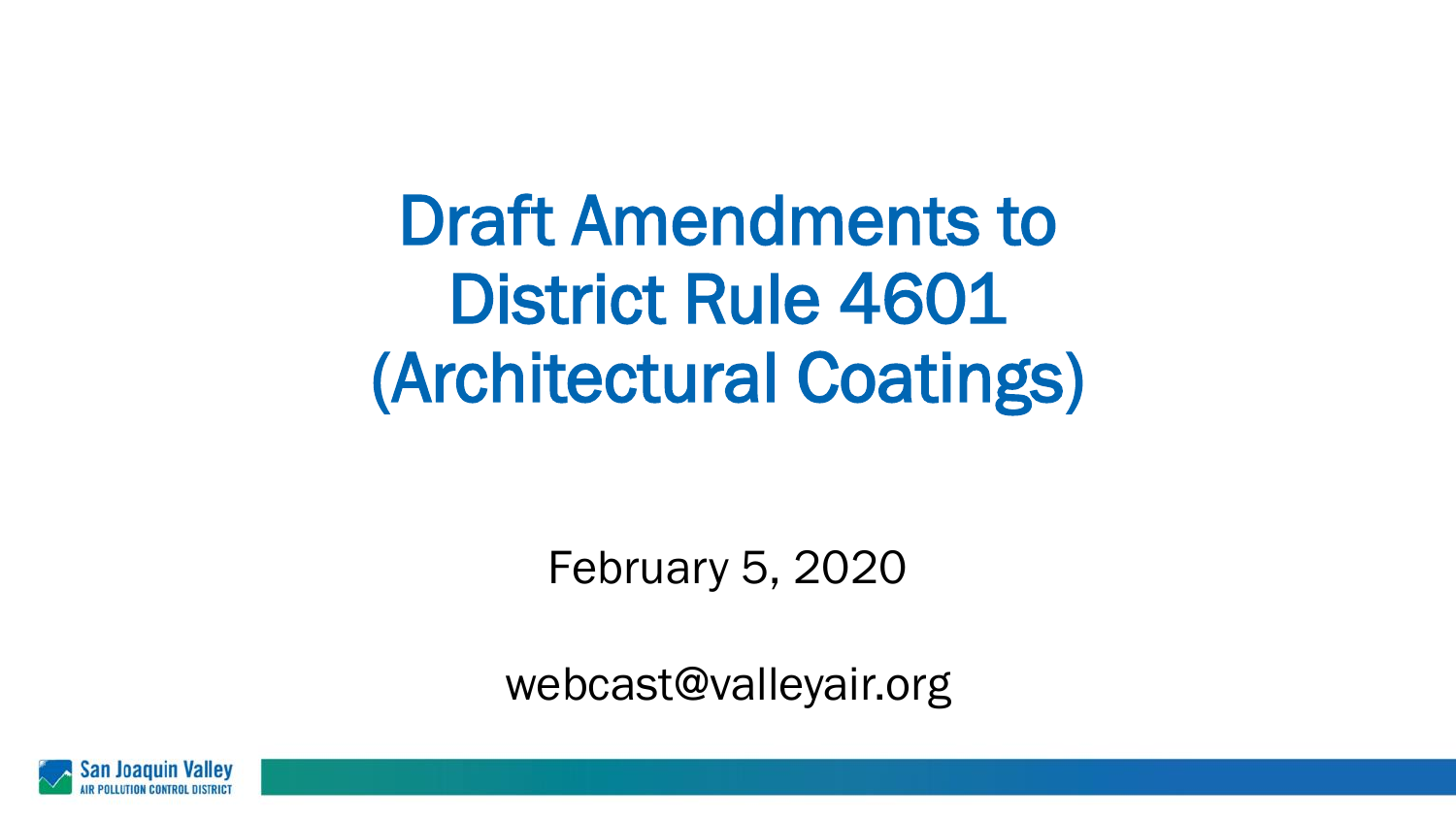# Valley's Air Quality Challenges - Ozone

- Valley designated as "Extreme" non-attainment of the 8-hour Ozone NAAQS
- Ozone formed by reactions between sunlight, VOCs, and NOx
	- Combustion-related NOx emissions can become trapped on Valley floor due to area's topography and summertime weather patterns
	- High "background" levels, goods movement, and increasing population contribute to ozone formation
- Strategies for attainment of federal healthbased air quality standards included in District's *2016 Ozone Plan;* new plan under development

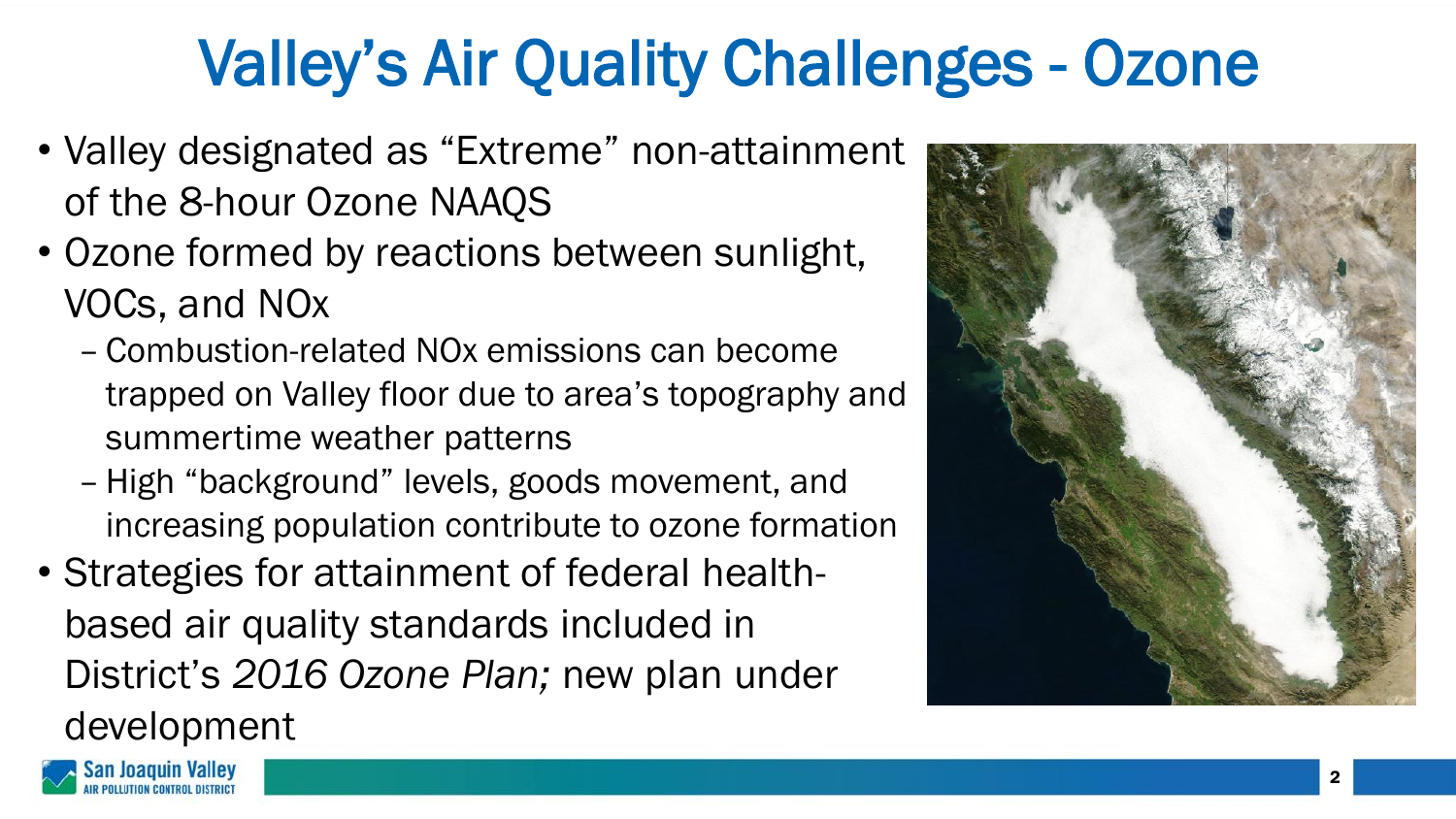## Current Rule 4601 Requirements

- Adopted April 11, 1991, to limit VOC emissions from Architectural Coatings
	- Architectural Coatings are paints, varnishes, sealers, stains, etc. applied to stationary structures, portable buildings at the site of installation, pavements, or curbs
- Rule establishes VOC emission limits for different categories of coatings, labeling requirements, reporting requirements, and test methods
	- Rule applies to any person who supplies, sells, offers for sale, applies, or solicits the application of any architectural coating or who manufactures, blends or repackages any architectural coating for use in the Valley
	- Last amended December 2009, to include VOC limits, labeling, and reporting requirements consistent with CARB's 2007 Suggested Control Measure (revised in 2019 and currently undergoing additional revisions)
	- Rule 4601 fully approved by CARB and EPA
	- Rule provisions do not apply to coatings sold in small containers (1 liter or less)

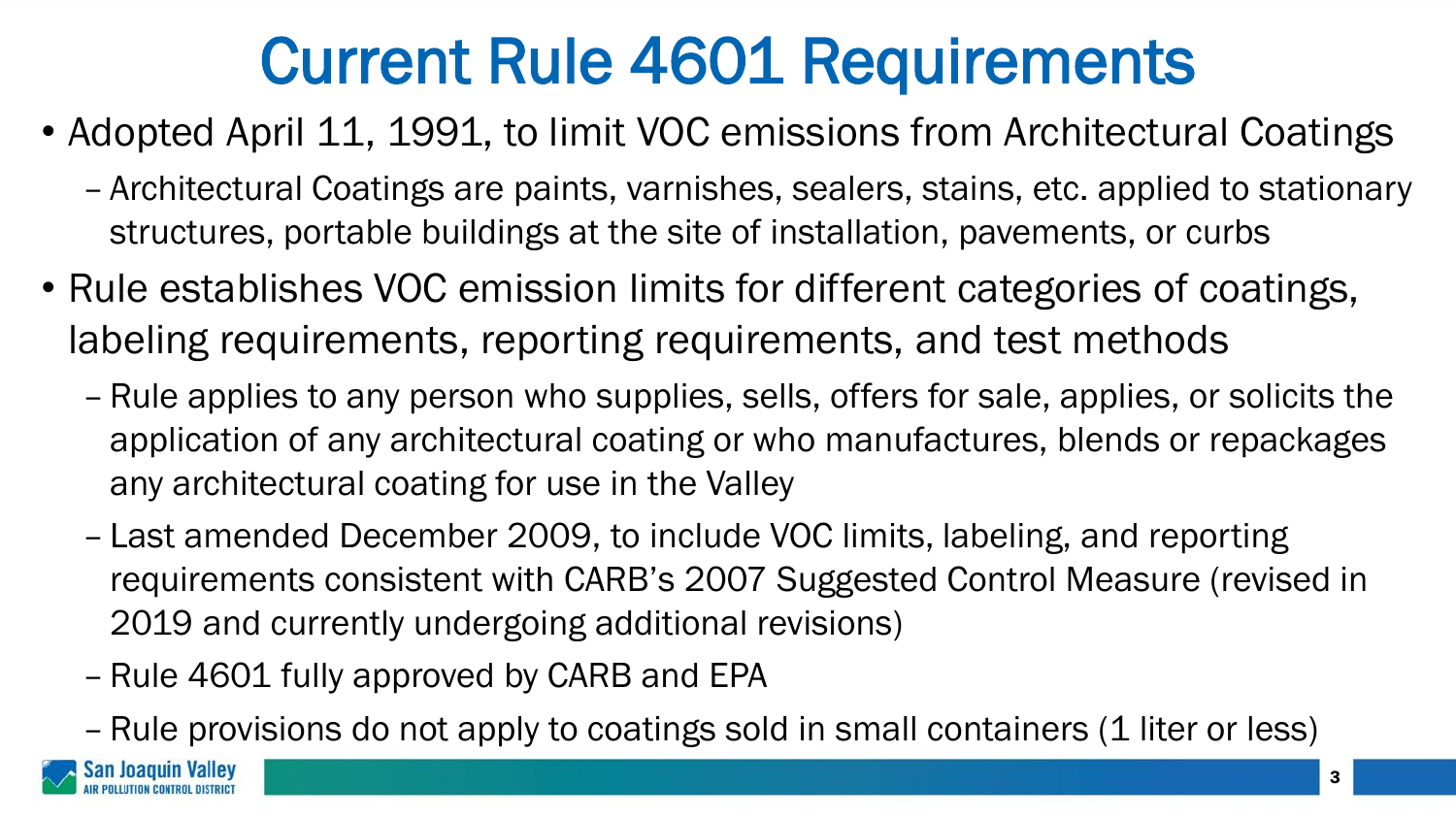# Need for Attainment Contingency Measure for 2008 Ozone NAAQS

- US EPA conditionally approved District's *2016 Plan for the 2008 8-Hour Ozone Standard* based on commitment to include contingency measure
	- As a result of *Bahr v. U.S. Environmental Protection Agency* (2016), EPA requires that attainment plan contingency measures include a future action to be triggered only if EPA makes finding that an area fails to show progress towards or to meet attainment
	- October, 2018: Governing Board direction (with CARB and EPA support) to address contingency deficiency in *2016 Ozone Plan* through amendment of Rule 4601 (Architectural Coatings)
- Per District commitment, proposing to amend Rule 4601 to add clause addressing contingency requirement
	- If triggered, would remove exemption for specific categories of coatings sold in containers with a volume of one liter or less

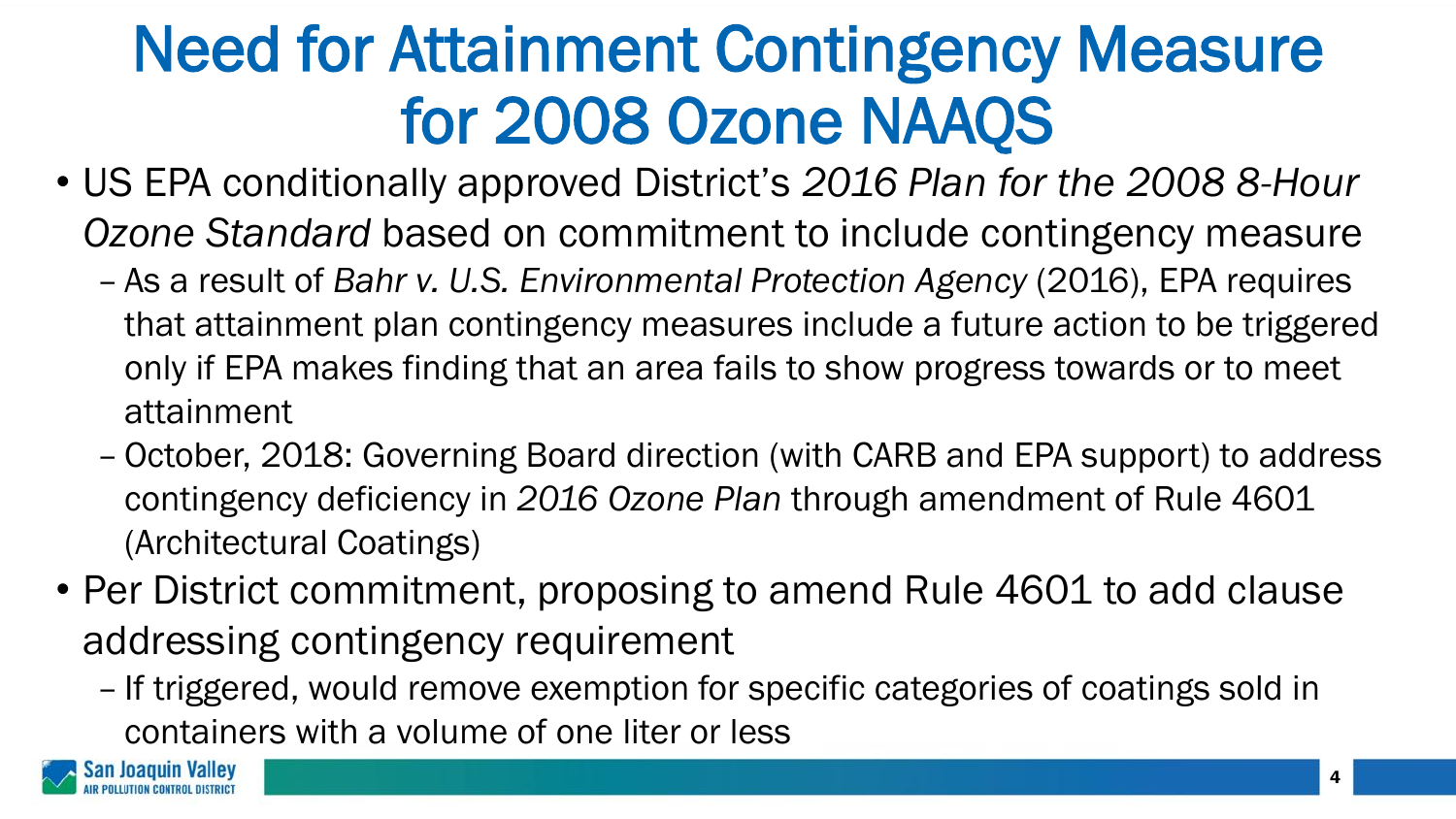## Proposed Rule 4601 Amendments: Small Container Exemption

• Add provision to Section 4.2 to remove rule exemption for certain categories of architectural coatings in containers smaller than one liter, should EPA issue a final rulemaking necessitating implementation of a contingency measure for the 2008 Ozone NAAQS –Specified coatings sold in small containers will then have to meet VOC emissions limits for coating category

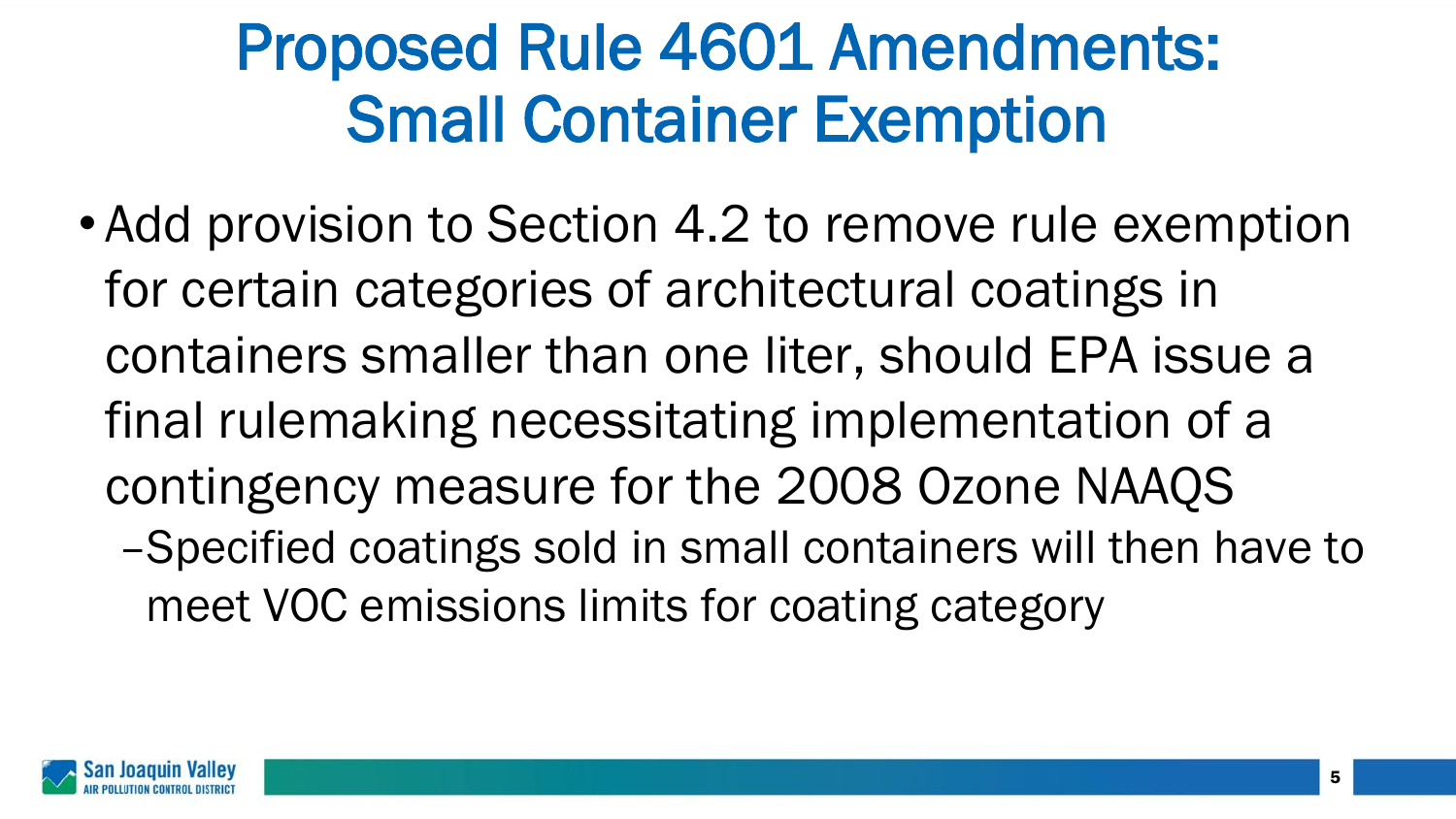# Proposed Rule 4601 Amendments: Small Container Exemption (cont'd)

- The exemption removal would apply to the following coating categories:
	- –Bituminous Roof Coatings
	- –Flat and Nonflat coatings sold in containers greater than eight fluid ounces, or for purposes other than touch up
	- –Magnesite Cement Coatings
	- –Multi-Color Coatings
	- –Pre-Treatment Wash Primers
- –Reactive Penetrating Sealers
- –Shellacs (Clear and Opaque)
- –Stone Consolidants
- –Swimming Pool Coatings
- –Tub and Tile Refinishing Coatings
- –Wood Coatings, including Lacquers, Varnishes, and Sanding Sealers
- –Wood Preservatives

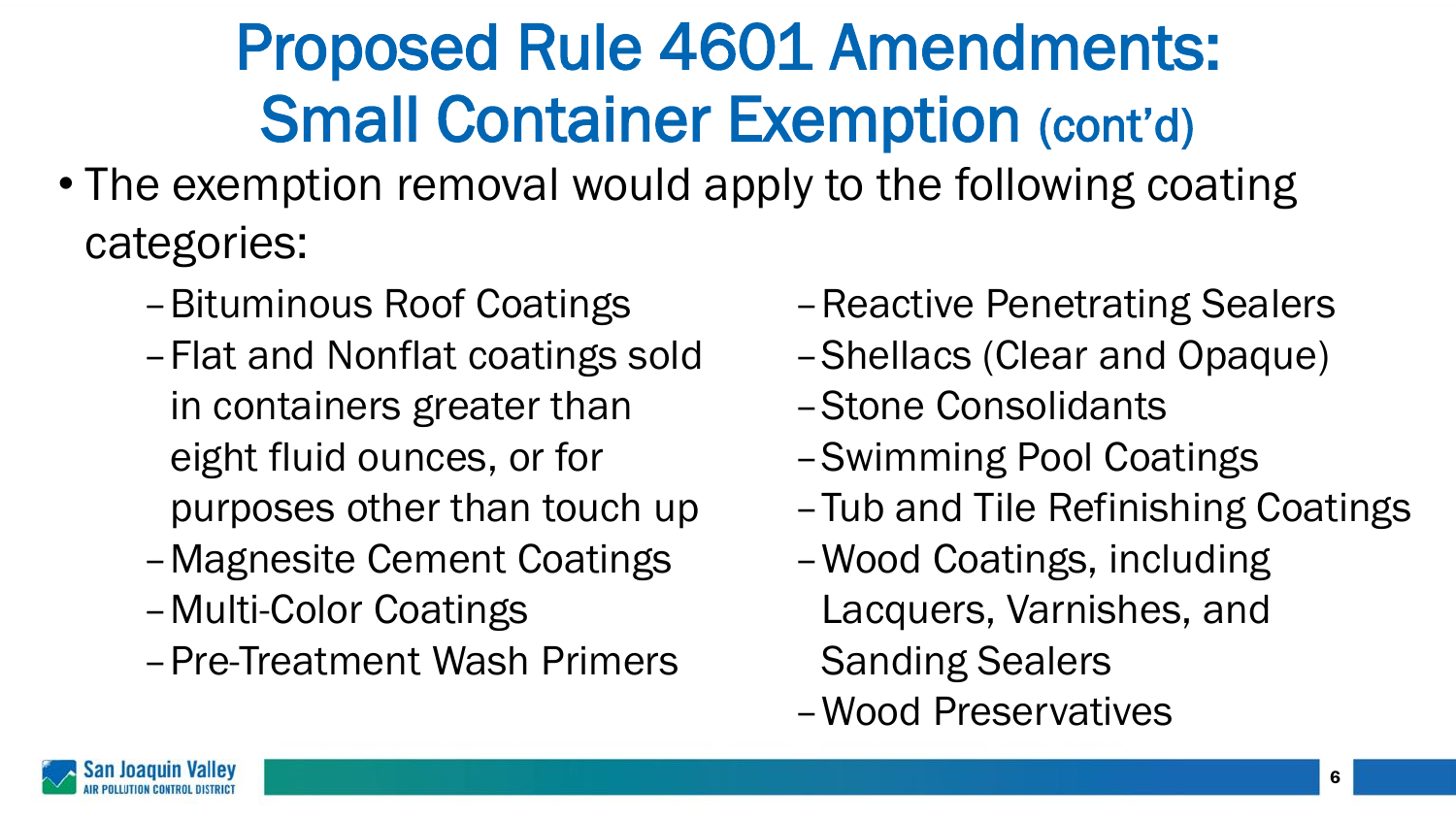# 2019 CARB Suggested Control Measure

- On May 23, 2019 CARB approved an update to the Suggested Control Measure (SCM) for Architectural Coatings as guidance for District's that need further VOC reductions to attain ozone NAAQS
	- –Current Rule 4601 requirements based upon SCM adopted in 2007
- CARB currently revising SCM to address photovoltaic coatings –CARB scheduled to adopt revised SCM in April/May 2020
- District is proposing to update Rule 4601 to incorporate revised provisions of the CARB SCM

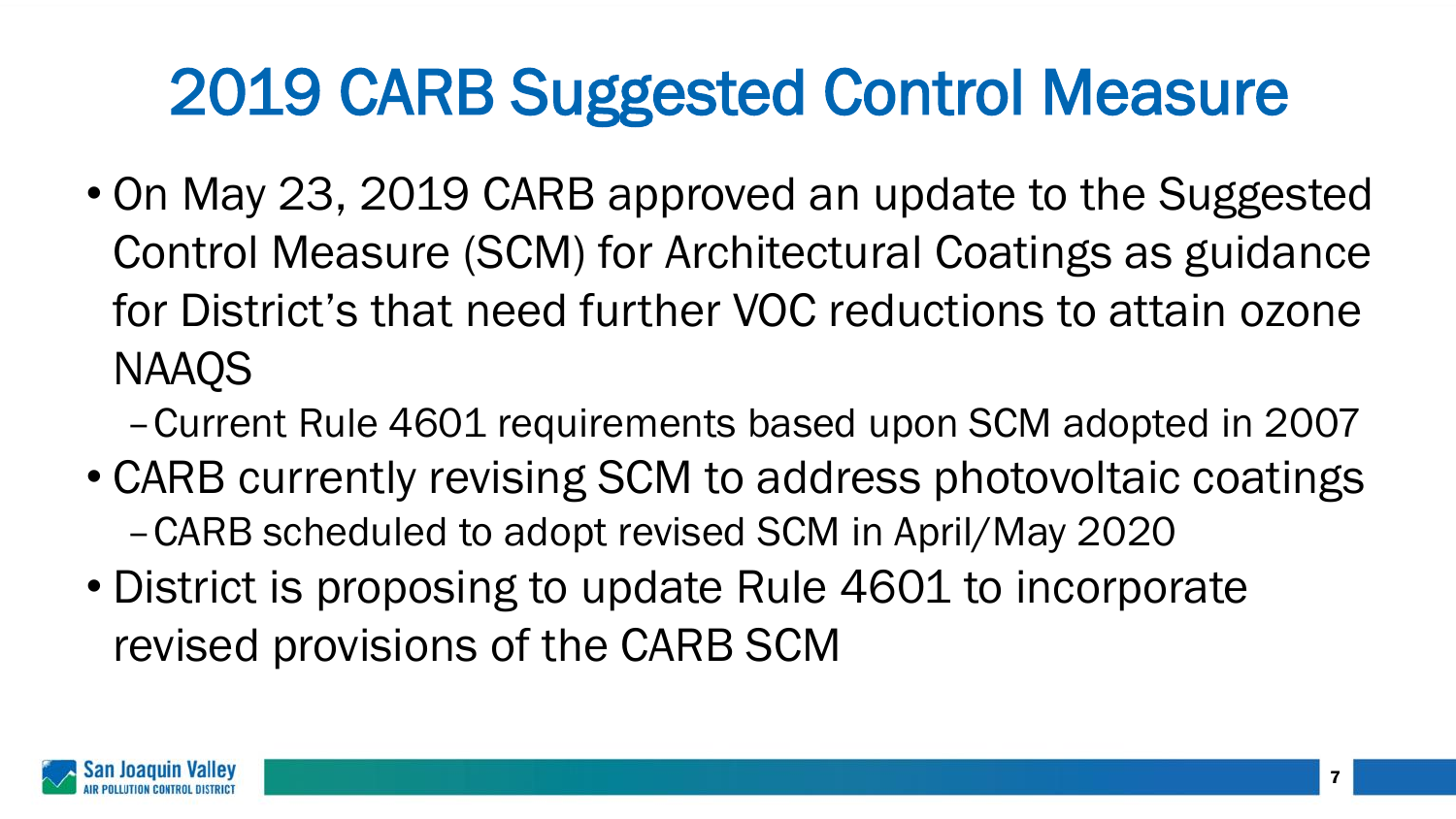# Proposed Rule 4601 Amendments: Suggested Control Measure

- Remove or modify outdated definitions and requirements
- Incorporate elements of recently updated CARB SCM:
	- –Lower VOC limits for nine existing coating categories and set VOC limits for three new categories
	- –Incorporate new CARB application and emissions limits for photovoltaic coatings (currently under development)
	- –Update several test methods to reflect the latest versions
	- –Add an anti-bundling provision to prevent bundling of exempt small containers
	- –Establish VOC limits for colorants

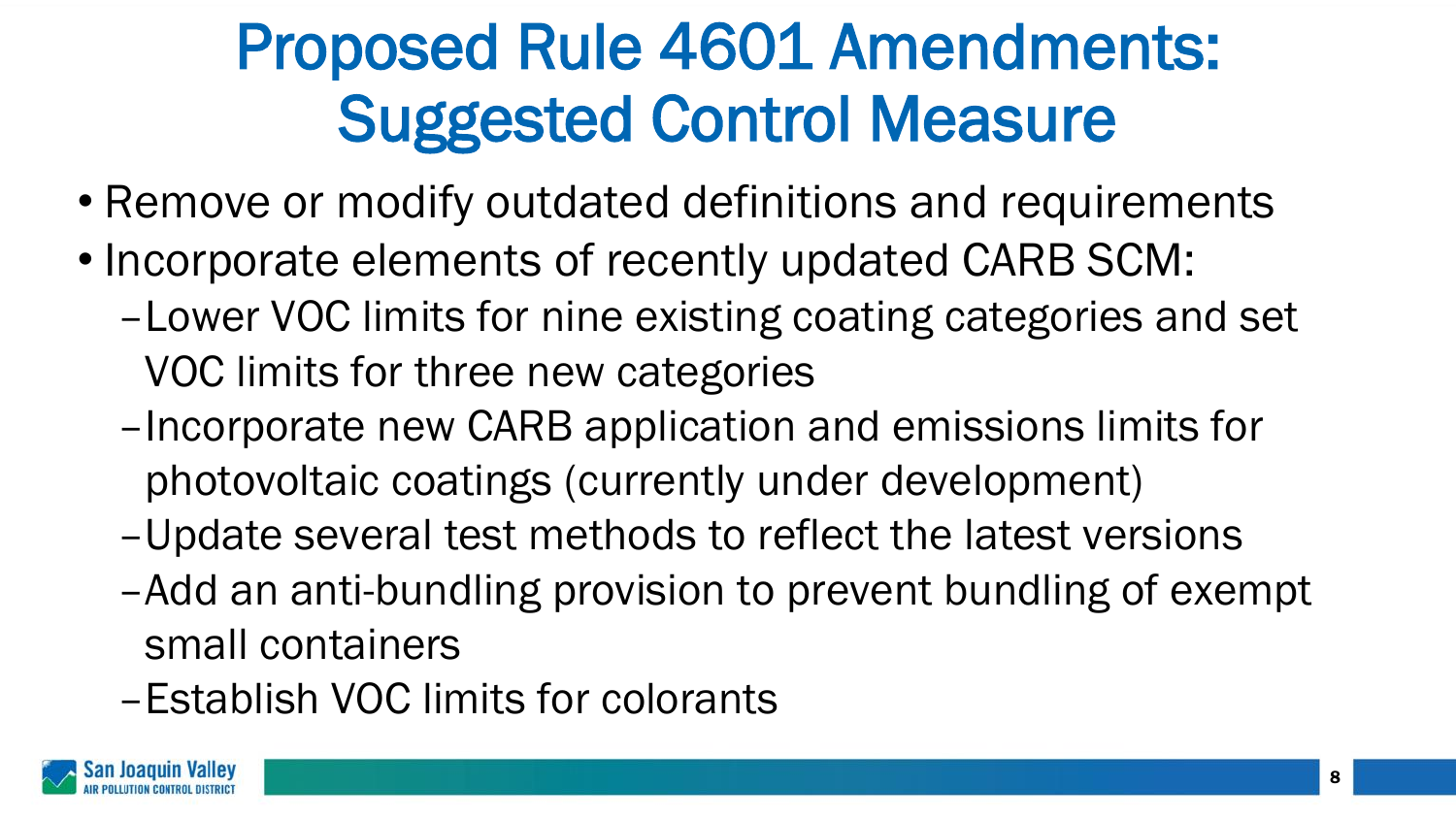## Proposed Rule 4601 Amendments: SCM

| гторозей үйн нишэ                             |                            |                             |
|-----------------------------------------------|----------------------------|-----------------------------|
| <b>Coating Category</b>                       | <b>Current Limit (g/l)</b> | <b>Proposed Limit (g/l)</b> |
| <b>New Coating Categories</b>                 |                            |                             |
| <b>Building Envelope Coatings</b>             | <b>NA</b>                  | 50                          |
| <b>Interior Stains</b>                        | 250                        | 250                         |
| <b>Tile and Stone Sealers</b>                 | 100                        | 100                         |
| <b>Existing Coating Categories</b>            |                            |                             |
| <b>Aluminum Room Coatings</b>                 | 400                        | 100                         |
| Dry Fog Coatings                              | 150                        | 50                          |
| <b>Fire Resistive Coatings</b>                | 350                        | 150                         |
| <b>Floor Coatings</b>                         | 100                        | 50                          |
| Form Release Compounds                        | 250                        | 100                         |
| <b>Nonflat Coatings</b>                       | 100                        | 50                          |
| Nonflat - High Gloss Coatings                 | 150                        | 50                          |
| <b>Stains</b>                                 | 250                        | 100                         |
| <b>Waterproofing Membranes</b>                | 250                        | 100                         |
| <b>Colorants Added To:</b>                    |                            |                             |
| Architectural Coatings, excluding IM Coatings | <b>NA</b>                  | 50                          |
| Solvent Based IM Coatings                     | <b>NA</b>                  | 600                         |
| <b>Waterborne IM Coatings</b>                 | NА                         | 50                          |
| <b>Wood Coatings</b>                          | NА                         | 600                         |

#### **Proposed VOC Limits**

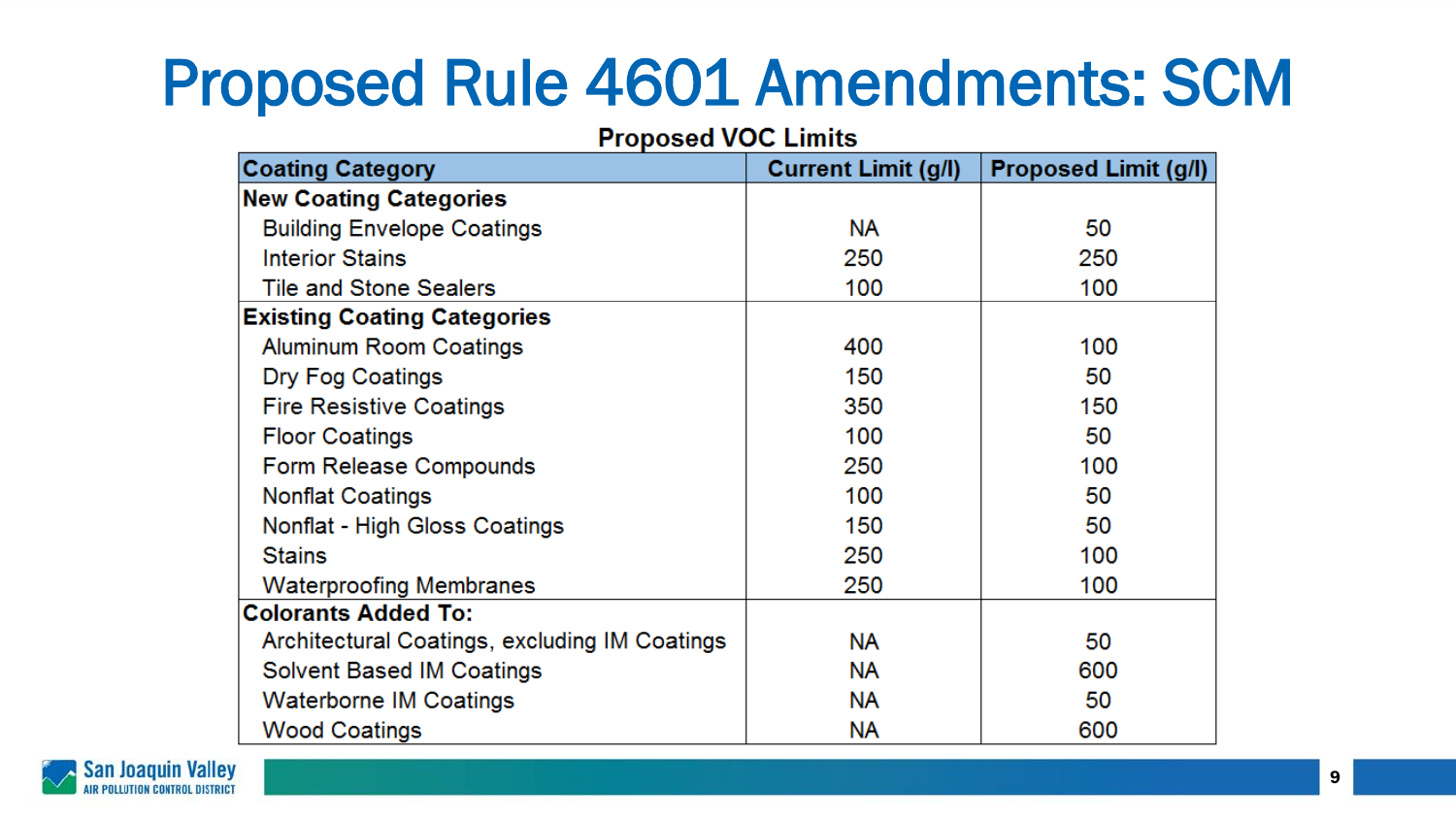# Next Steps: Public Engagement Process for Architectural Coating Rule Amendment



Public Participation and Comment Invited throughout Process

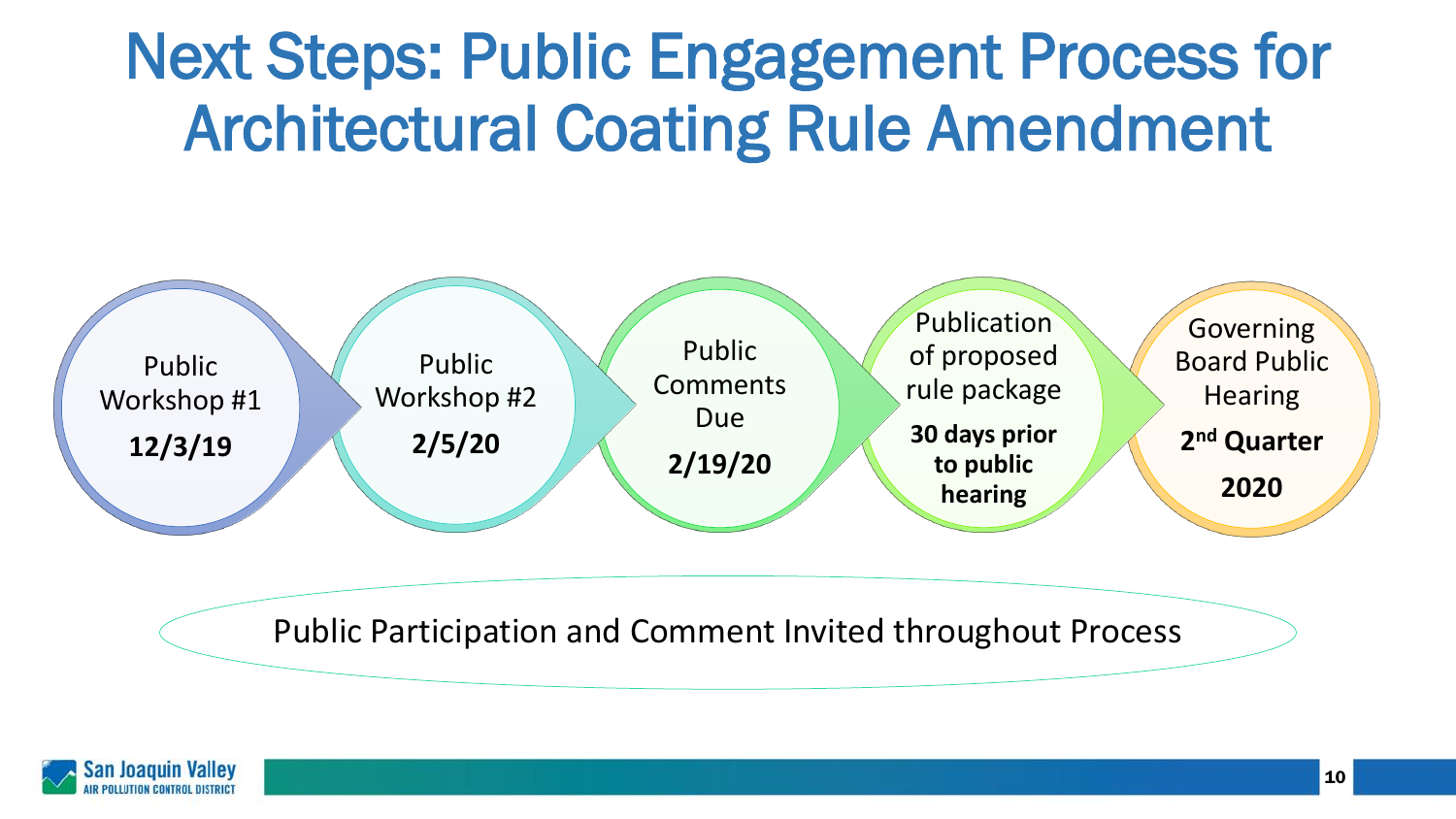#### **Contact**

Contact: Ross Badertscher Mail: San Joaquin Valley APCD 1990 E. Gettysburg Ave Fresno, CA 93726 Phone: (559) 230-6000 Fax: (559) 230-6064 Email: Ross.Badertscher@valleyair.org Listserv: http://lists.valleyair.org/mailman/listinfo/coating and printing